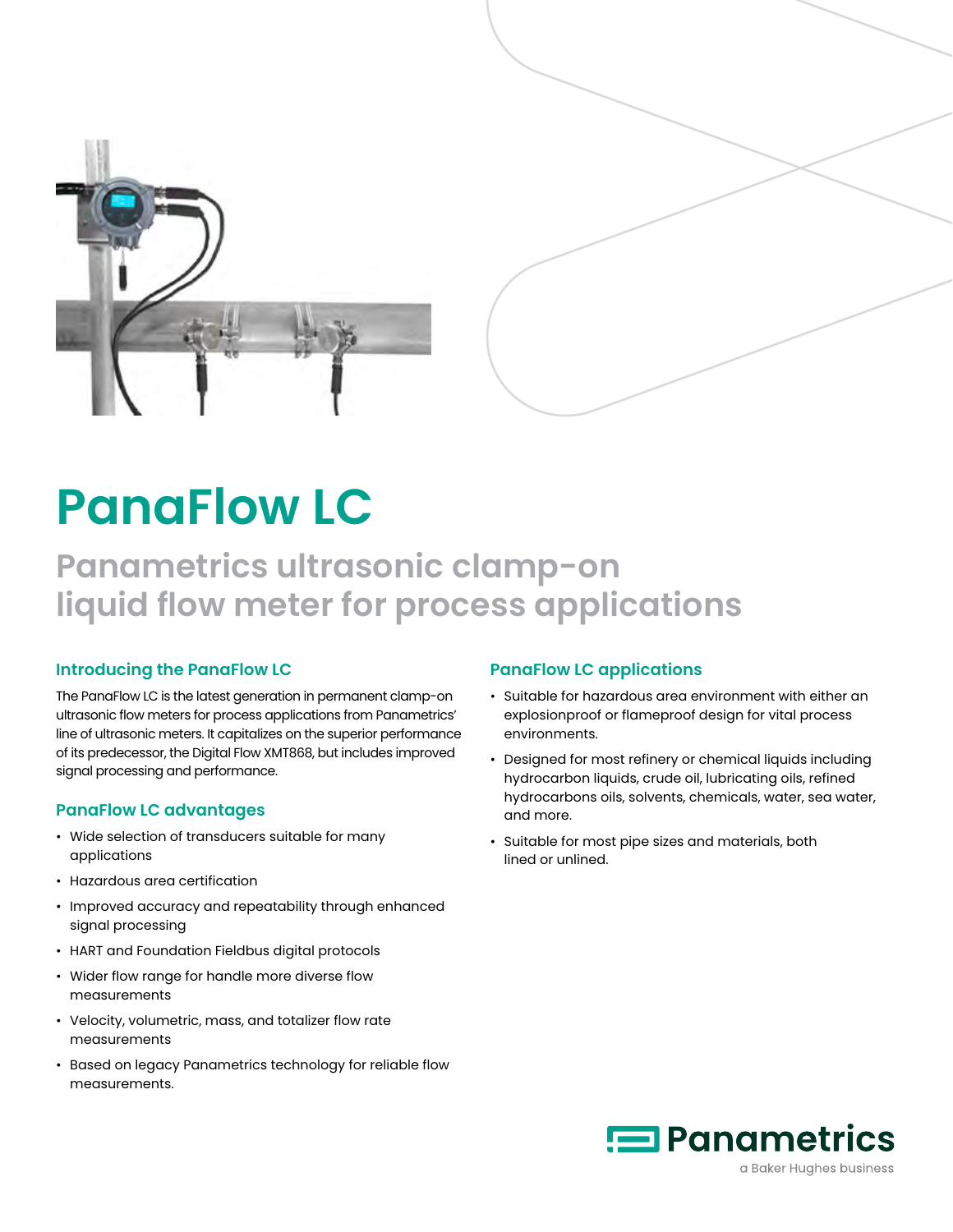## **Panametrics clamp-on flow ultrasonic**



With transit time flow measurement, two transducers serve as both ultrasonic signal generators and receivers. When mounted on a pipe, they are in acoustic communication with each other, meaning the second transducer can receive ultrasonic signals transmitted by the first transducer and vice versa.

In operation, each transducer functions as a transmitter, generating a certain number of acoustic pulses, and then as a receiver for an identical number of pulses. The transit time interval between the transmission and reception of the signal is measured in both directions. When the liquid in the pipe is not flowing, the transit time downstream equals the transit time upstream. When the liquid is flowing, the transittime downstream is less than the transit time upstream. The difference in transit times is proportional to the velocity of the flowing liquid, and its sign indicates the direction of flow.

With a clamp-on installation, the transducers are mounted nto the outside of the pipe instead of being in direct contact with the flowing fluid. A clamp-on installation has many advantages over traditional installations including:

- No process shutdown to install transducers
- No cutting into the pipe to install the flowmeter
- No additional flanges or welding required before installing the flowmeter
- Install at any time since the process does not need to be shutdown saving project management time.
- No maintenance with a solid couplant installation since the transducers are not exposed to the process fluid.

## **Next generation XMT1000 transmitter**



The XMT1000 is a new, cost-effective ultrasonic flow transmitter that builds on Panametrics flow expertise and on years of reliable performance from its XMT868i predecessor. It offers stateof-the-art flow measurement capability in a rugged remote mounted transmitter certified for use in hazardous areas. It brings a new level of performance with improved accuracy, configurable inputs and outputs, and multiple ultrasonic transducer path options.

Key improvements to the XMT1000 include:

- Faster signal processing
- Latest HART & Foundation Fieldbus protocol
- Vitality PC Software
- 1, 2, or 3 path measurements
- Improved rangeability
- New and improved diagnostics.

#### **Automatically adjusting to changing fluid properties**

Standard in all PanaFlow XMT1000 transmitters, our unique Automatic Tracking Window™ (ATW™) feature ensures accurate flow measurements even when fluid properties are unknown or changing. ATW dynamically sweeps the receiver window whenever the sound speed of the fluid changes. This powerful feature lets you measure flow when the fluid sound speed is unknown, or is changing.



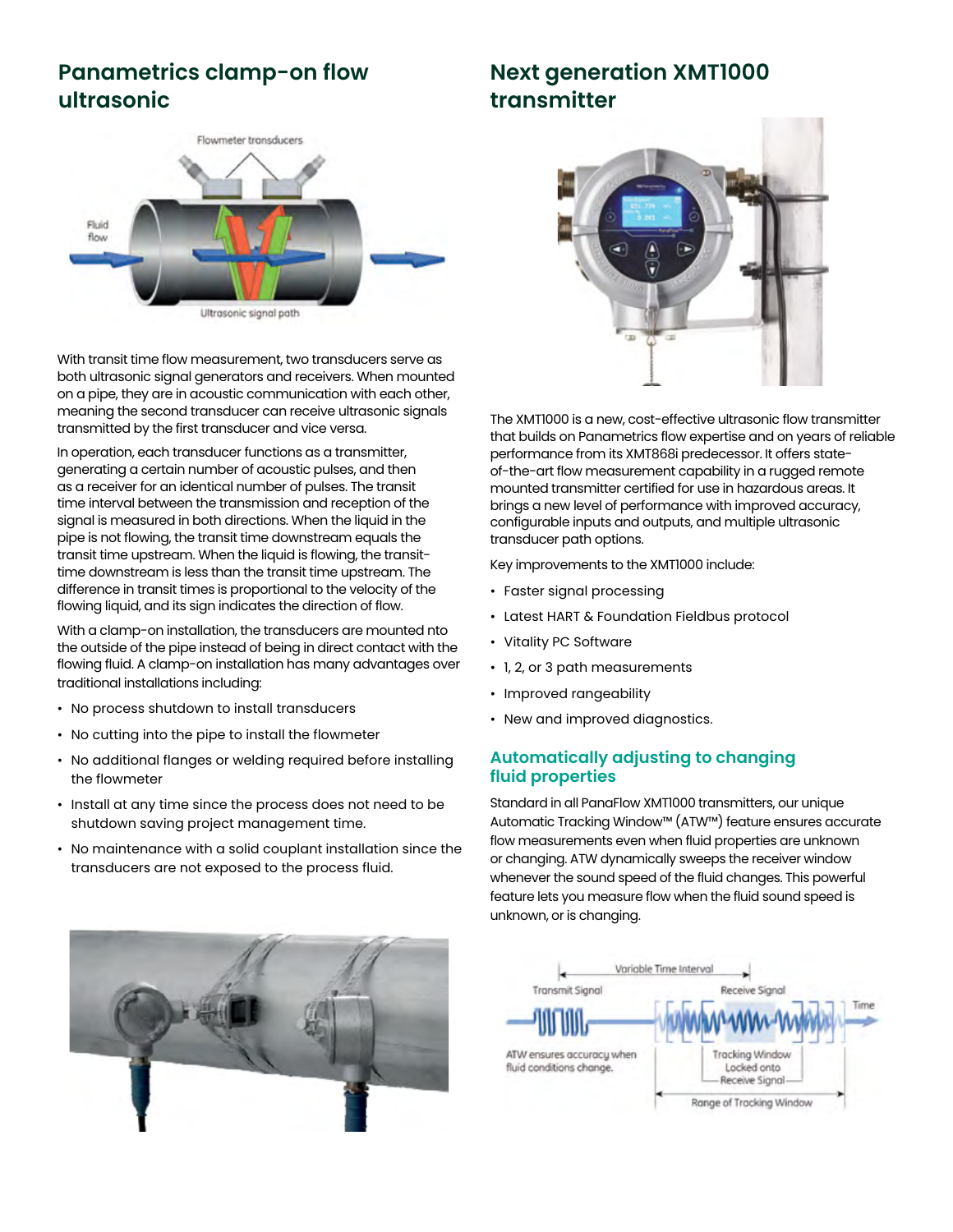## **PanaFlow LC specifications**

#### **Operation and performance**

#### **Fluid types**

Liquids: acoustically conductive fluids, including most clean liquids, and many liquids with small amounts of entrained solids or gas bubbles.

#### **Flow measurement**

Patented Correlation Transit-TimeTM model

#### **Pipe sizes**

0.75 in to 300 in (20 mm to 7.5 m)

#### **Pipe wall thickness**

Up to 4 in (100 mm); consult factory for other wall thicknesses

#### **Pipe material**

All metals and most plastics. Consult Panametrics for concrete, composite materials, and highly corroded or lined pipes.

#### **Accuracy**

- $\pm$ 1% of reading: >=2 in/50 mm, >1 ft/s (0.3 m/s)
- $\cdot$   $\pm$ 2% of reading: <2 in/50 mm, >1 ft/s (0.3 m/s)
- ±0.5% in field calibration possible

Installation assumes a fully developed, symmetrical flow profile (typically 10 diameters upstream and 5 diameters downstream of straight pipe run). Final installation accuracy is a function of multiple factors including pipe centricity, installation accuracy, and others.

#### **Repeatability**

±0.2% of reading typical

#### **Range (bidirectional)**

0.1 to 65.6 ft/s (0.03 to 20 m/s)

#### **Measurement cycle**

3 Hz typical (Adjustable to 10 Hz)

#### **Measurement parameters**

Velocity, Volumetric, Mass, Total Flow

#### **Channels**

1, 2, or 3 channels

#### **Optional PC software**

Vitality™ PC Software

#### **XMT1000 flow transmitter**

#### **Enclosure**

Powder coated aluminum (copper free) or stainless steel NEMA 4X / IP66 & Ip67 rating

#### **Specifications**

- Weight: 10 lb. (4.5 kg)
- Size  $(D \times H \times W)$ : 8.40 in. x 6.42 in. x 5.87 in. (213.4 mm x 163.1 mm x 149.1 mm)
- Mounting: 2 in. pipe or wall mount

#### **Hazardous area rating**

US/CAN: Class I, Division 1, Groups B, C, D; Class I, Zone 1, Ex d IIC T6; ATEX/IECEx: Ex d IIC T6 FISCO outputs Ta =  $-40^\circ$  C to  $+60^\circ$  C, Type 4X

#### **Temperature range**

- Operating:  $-40^{\circ}$  F to 149° F  $(-40^{\circ}$  C to  $+65^{\circ}$  C)\*
- Storage: –67° F to 167° F (–55° C to 75° C)

\*Maximum ambient temperature is 60° C (140° F) when foundation fieldbus option selected.

#### **Display**

128 x 64 mono-color LCD display, configurable for single or dual measurement parameters.

#### **Keypad**

Built-in magnetic, six-button, lockable keypad

#### **Standard inputs/outputs**

- One 4 to 20 mA isolated output, 600 Ohm maximum load
- One additional output may be configured as either a pulse or frequency output.

#### **Digital communication**

- Standard: RS485/Modbus
- Optional: HART® 7.0 protocol, with 4 dynamic variables, includes one additional 4 to 20 mA analog output
- Optional: Foundation Fieldbus® FISCO, LAS capable with 5 AI blocks and a PID block.

#### **Power supplies**

Universal 100-240 VAC 50/60 Hz ±10% or 12 to 28 VDC

#### **Power consumption**

15W maximum, Typically <7W Inrush current: 25 A maximum @ 100 µs 15 A maximum @ 1 ms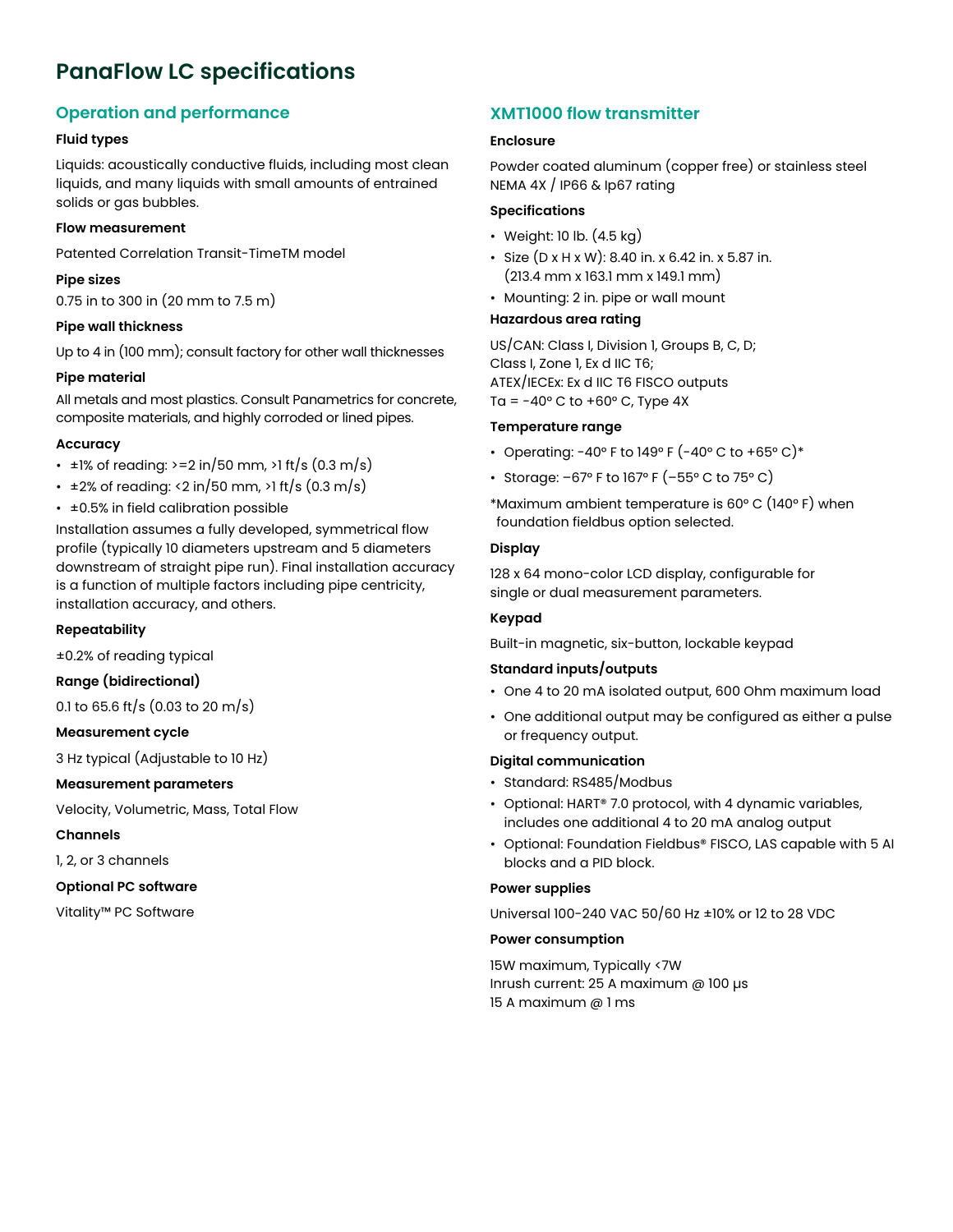#### **Clamp-on ultrasonic flow transducers**

#### **C-RS transducer**

Frequency: 0.5, 1, or 2MHz Materials: Stainless steel and plastic Rating: IP66 with junction box Temperature (Process): -40° C to 150° C (-40o F to 302o F) Hazardous Area: US/CAN: Class I, Division 1, Groups B, C, D ATEX: Ex md IIC T6 IECEx: Ex md IIC T6 Gb



Contact Panametrics for additional certifications.

#### **C-PT transducer**

Frequency: 0.5, 1, or 2 MHz Materials: Stainless steel and plastic Rating: IP66 with junction box Temperature (Process): -20° C to 210° C (-4o F to 410o F) US/CAN -20° C to 184° C (-4o F to 363o F) ATEX Hazardous Area: US/CAN: Class I, Division 1, Groups B, C, D ATEX: Ex md IIC T6



Contact Panametrics for additional certifications.

#### **C-ET transducer**

Frequency: 0.5, or 1 MHz Materials: Stainless steel and plastic Rating: IP66 with junction box Temperature (Process): -200° C to 400° C (-328o F to 752o F) Hazardous Area (from C-RS Transducer) US/CAN: Class I, Division 1, Groups B, C, D ATEX: Ex md IIC T6 IECEx: Ex md IIC T6 Gb

Contact Panametrics for additional certifications.

#### **Clamping fixtures**

#### **Strap Clamping Fixture (SCF)**

Stainless steel transducer yoke Stainless steel strapping Alignment bar for proper alignment

Note: CFG fixture used for small pipe C-RS transducer installation.



#### **Transducer cable**

RG62 coaxial cable Available in standard, armored, burial, and submersible types (contact us for details) Available in lengths up to 1000 ft (330 m)

#### **PC interface software**

If you prefer your PC interface, the PanaFlow XMT1000 comes standard with full access to the meter's diagnostics and programming using Vitality™ software. Vitality also provides continuous logging capability of up to 10,000 points with 26 parameters logged per point.

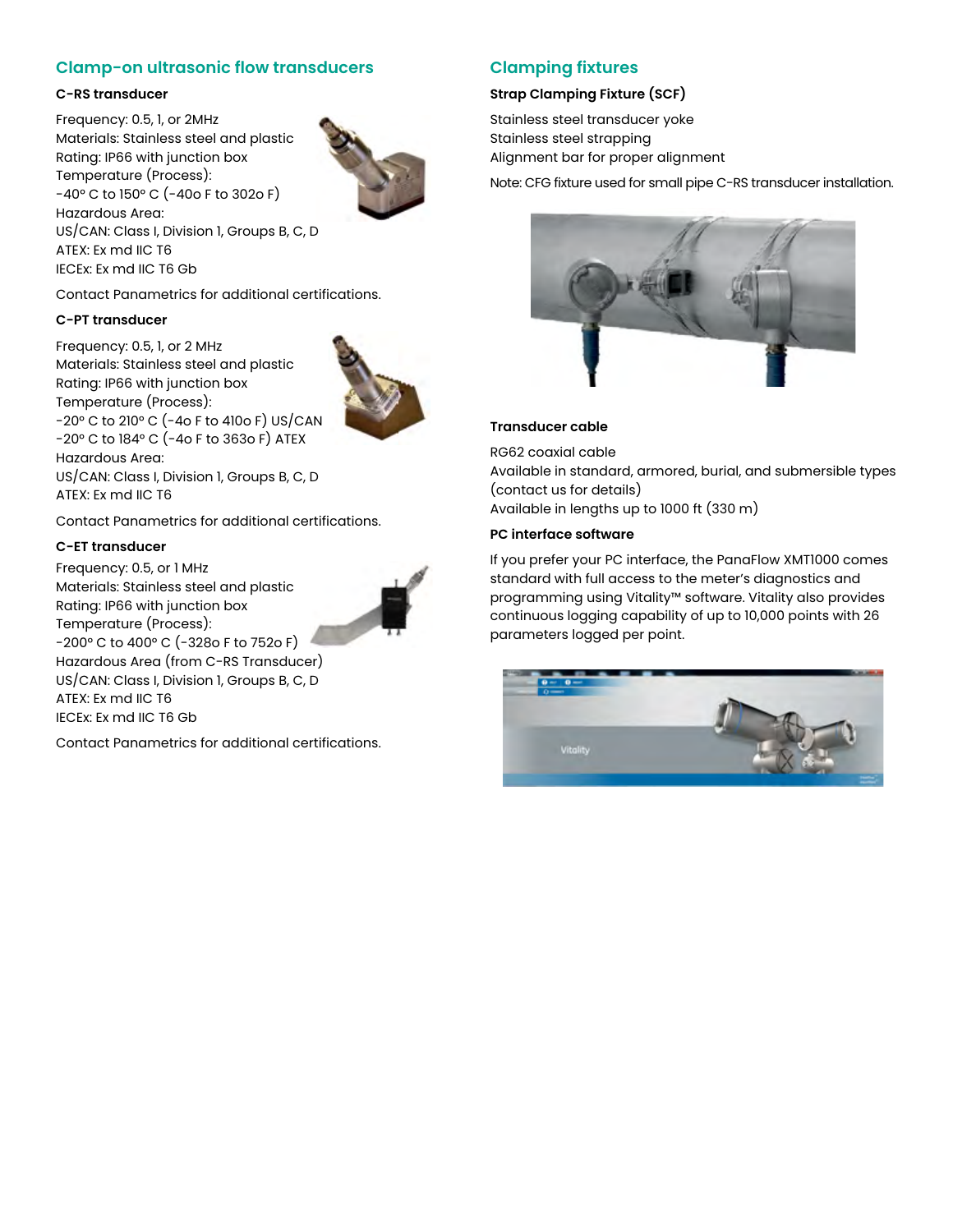## **Ordering information for PanaFlow LC system**

| 1.                                                     | <b>Order XMT1000 transmitter</b> |    |   |                          |                      |                                                                                                         |  |  |
|--------------------------------------------------------|----------------------------------|----|---|--------------------------|----------------------|---------------------------------------------------------------------------------------------------------|--|--|
| Model type                                             |                                  |    |   |                          |                      |                                                                                                         |  |  |
| <b>XMT1000LC</b><br>XMT1000LC Transmitter for clamp-on |                                  |    |   |                          |                      |                                                                                                         |  |  |
|                                                        | <b>Measurment paths</b>          |    |   |                          |                      |                                                                                                         |  |  |
|                                                        | 3 Path (MCX)<br>$\overline{2}$   |    |   |                          |                      |                                                                                                         |  |  |
|                                                        | 1 Path (FL)<br>3                 |    |   |                          |                      |                                                                                                         |  |  |
|                                                        | $2$ Path $(FL)$<br>4             |    |   |                          |                      |                                                                                                         |  |  |
|                                                        | Input power                      |    |   |                          |                      |                                                                                                         |  |  |
|                                                        | 100 to 240 VAC<br>AC             |    |   |                          |                      |                                                                                                         |  |  |
|                                                        | <b>DC</b><br>12 to 28 VDC        |    |   |                          |                      |                                                                                                         |  |  |
|                                                        |                                  |    |   | <b>Conformal coating</b> |                      |                                                                                                         |  |  |
|                                                        |                                  |    | 0 |                          | No conformal coating |                                                                                                         |  |  |
|                                                        |                                  |    |   |                          | Conformal coating    |                                                                                                         |  |  |
|                                                        |                                  |    |   | <b>Enclosure</b>         |                      |                                                                                                         |  |  |
|                                                        |                                  |    |   | <b>AL</b>                |                      | Powder coated aluminum enclosure                                                                        |  |  |
|                                                        |                                  |    |   | SS                       |                      | 316 stainless stell enclosure                                                                           |  |  |
|                                                        |                                  |    |   |                          | Input/output         |                                                                                                         |  |  |
|                                                        |                                  |    |   |                          | 00                   | No additional input/outputs                                                                             |  |  |
|                                                        |                                  |    |   |                          | 01                   | Additional two AO, two AI                                                                               |  |  |
|                                                        |                                  |    |   |                          | 02                   | Additional two AO, two AI, one RTD (PT100-3 wire)                                                       |  |  |
|                                                        |                                  |    |   |                          | 03<br>04             | Additional two AO, two AI, one RTD (PT100-4 wire)<br>Additional two AO, two AI, one RTD (PT1000-3 wire) |  |  |
|                                                        |                                  |    |   |                          | 05                   | Additional two AO, two AI, one RTD (PT1000-4 wire)                                                      |  |  |
|                                                        |                                  |    |   |                          | 06                   | Additional two AO, two RTD (PT100-3 wire)                                                               |  |  |
|                                                        |                                  |    |   |                          | 07                   | Additional two AO, two RTD (PT100-4 wire)                                                               |  |  |
|                                                        |                                  |    |   |                          | 08<br>09             | Additional two AO, two RTD (PT1000-3 wire)<br>Additional two AO, two RTD (PT1000-4 wire)                |  |  |
|                                                        |                                  |    |   |                          |                      |                                                                                                         |  |  |
|                                                        |                                  |    |   |                          |                      | <b>Certifications</b>                                                                                   |  |  |
|                                                        |                                  |    |   |                          |                      | US/CAN CI 1, Div 1, Grp BCD T6<br>IECEX/ATEX Exd IIC T6 Gb IP66<br>2                                    |  |  |
|                                                        |                                  |    |   |                          |                      |                                                                                                         |  |  |
|                                                        |                                  |    |   |                          |                      | <b>Digital communication</b>                                                                            |  |  |
|                                                        |                                  |    |   |                          |                      | 0<br>No additional communication                                                                        |  |  |
|                                                        |                                  |    |   |                          |                      | L<br><b>HART</b>                                                                                        |  |  |
|                                                        |                                  |    |   |                          |                      | <b>Foundation fieldbus</b><br>2                                                                         |  |  |
|                                                        |                                  |    |   |                          |                      | Frequency                                                                                               |  |  |
|                                                        |                                  |    |   |                          |                      | Standard frequency<br>0                                                                                 |  |  |
|                                                        |                                  |    |   |                          |                      | <b>Special</b>                                                                                          |  |  |
|                                                        |                                  |    |   |                          |                      | 0<br>None                                                                                               |  |  |
|                                                        |                                  |    |   |                          |                      | Special<br>s                                                                                            |  |  |
|                                                        | XMT1000 - 3 -                    | AC |   | <b>AL</b>                | 00                   | (Example configuration)<br>0<br>$\mathbf 0$                                                             |  |  |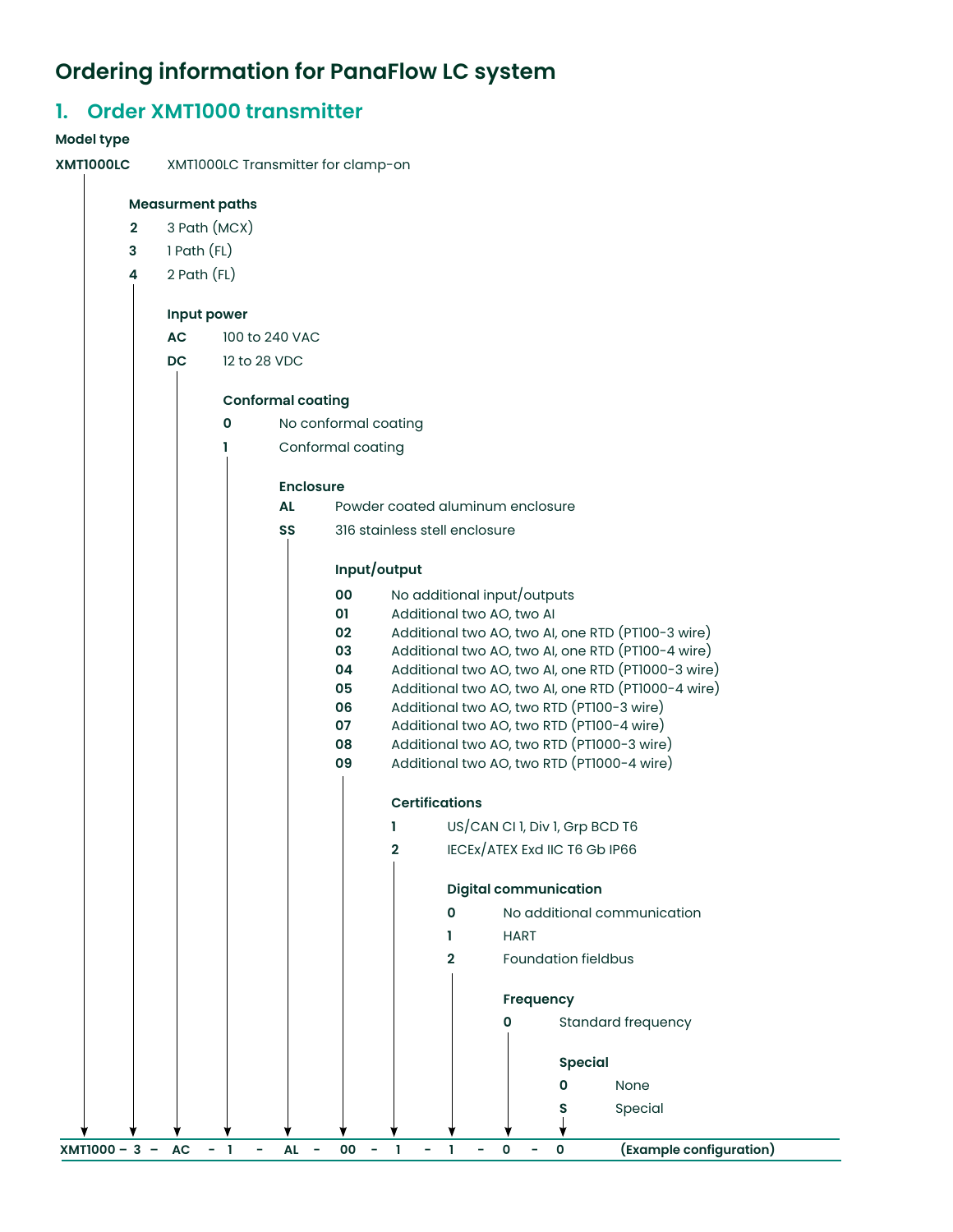## **2. Order transducer and fixture system**

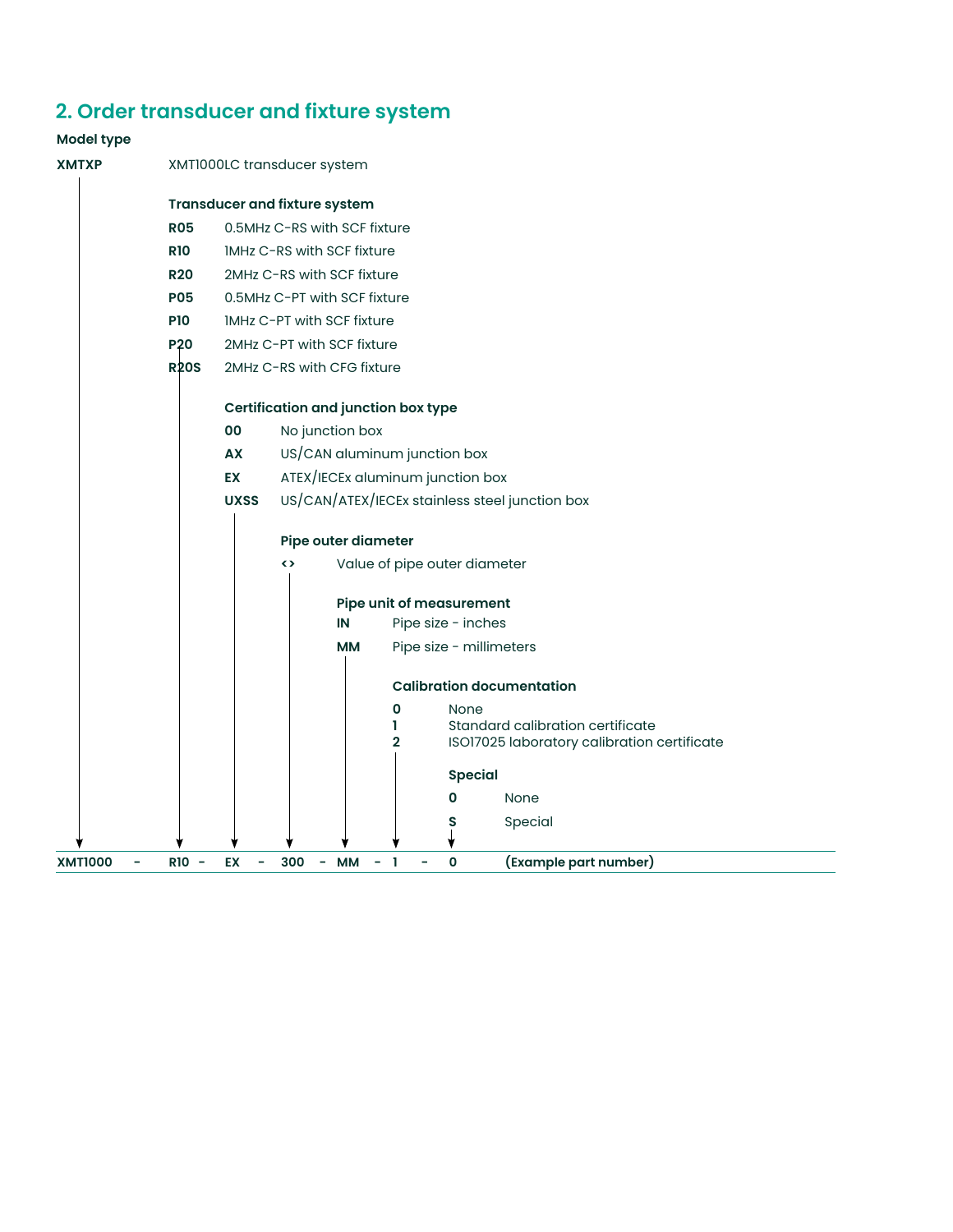### **3. Order flowmeter cable**

#### **Model type**

**FC** Model number

## **Cable type HAZCOAX** Transducer cable for conduit **ARCOAX** SWA armored cable **ARFIRECOAX** SWB armored cable **ARARCTCOAX** Arctic SWA armored cable  **Cable length <>** Length of cable  **Cable units FT** Feet **M** Meters  **Front connection FL150** Flying leads **Front thread 0** No cable gland<br>**075HAZLOC** 3/4in cable glar **075HAZLOC** 3/4in cable gland<br>**M20HAZLOC** M20 cable gland M<sub>20</sub> cable gland **075HAZLOCBG** 3/4in cable gland **M20HAZLOCBG** M20 cable gland **End connection BNC75** BNC for standard transducers **BNC33JC** BNC (ARFIRECOAX) for standard<br>
l transducers s and the set of the set of the set of the set of the set of the set of the set of the set of the set of the s **End thread 0** No cable gland **075HAZLOC** 3/4in cable gland **M20HAZLOC** M20 cable gland **Material**ly and the set of the set of the set of the set of the set of the set of the set of the set of the set of the set of the set of the set of the set of the set of the set of the set of the set of the set of the set **0** No cable gland **NPB** Nickel plated brass **SS** 316 stainless steel **b** Special and the set of the set of the set of the set of the set of the set of the set of the set of the set of th **0** None **S** Special **FC - ARFIRECOAX - 10 - M - FL150 - 075HAZLOC - BNC75 - M20HAZLOC - NPB - 0 (Example part number)**